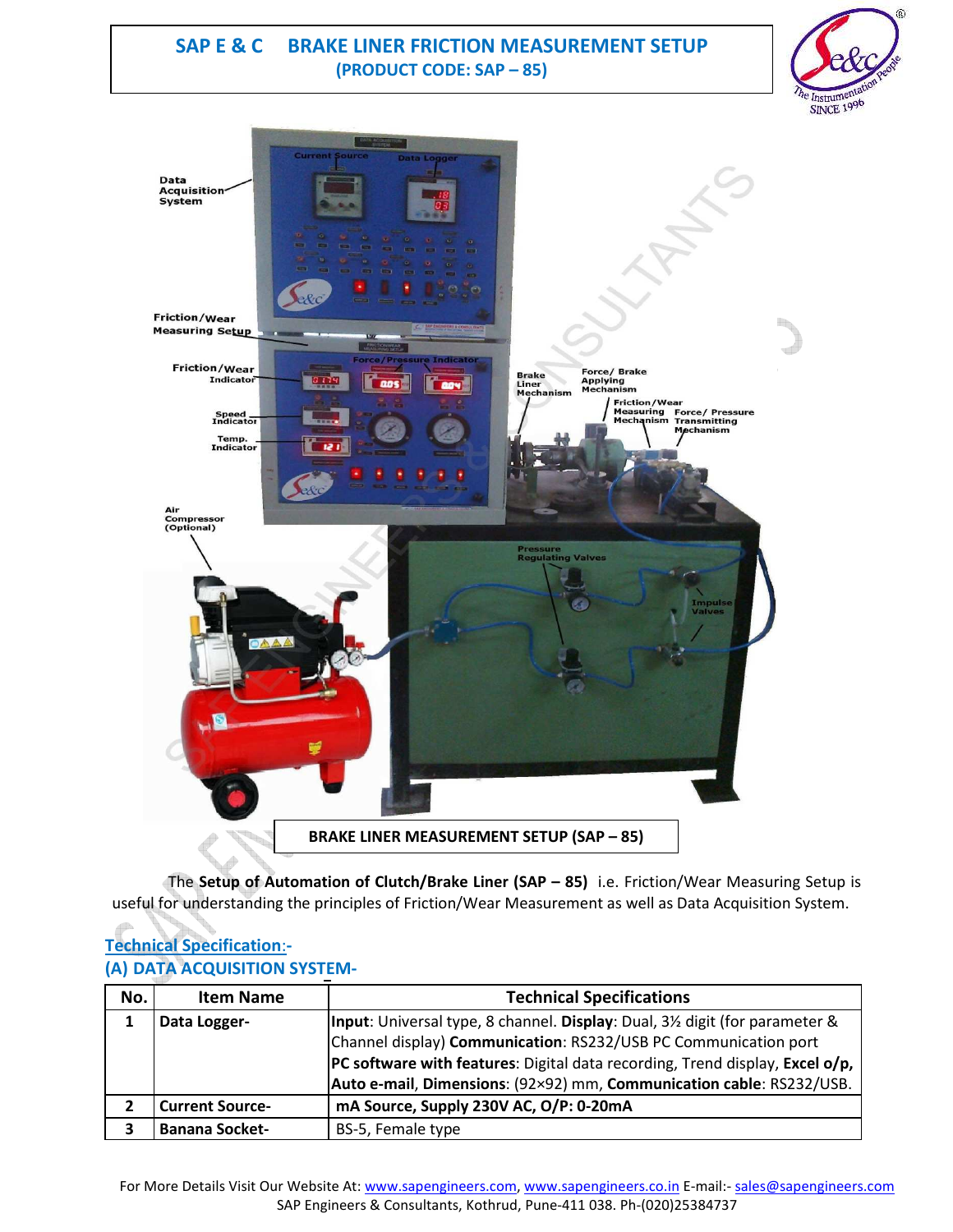# **SAP E & C BRAKE LINER FRICTION MEASUREMENT SETUP (PRODUCT CODE: SAP – 85)**



|                       | <b>CONTRACTOR</b>                                                            |
|-----------------------|------------------------------------------------------------------------------|
| <b>Control Panel-</b> | MS Powder coated control panel with Switches & Test Points,                  |
|                       | Terminal connectors mounted on DIN rail channel, Use of 0.5sq mm             |
|                       | Multistrand wire with proper insulated, Lugs, Ferruling $\&$ neat wire       |
|                       | dressing & clamping Wires & power cables are seated through $1'' \times 1''$ |
|                       | PVC cable tray.                                                              |

### **(B) FRICTION / WEAR MEASURING SETUP-**

| No.            | <b>Item Name</b>                      | <b>Technical Specifications</b>                                                      |
|----------------|---------------------------------------|--------------------------------------------------------------------------------------|
| $\mathbf{1}$   | <b>Brake/Force Applying Mechanism</b> |                                                                                      |
| $\overline{2}$ | <b>Brake Liner-</b>                   | Rotating Brake Liner to measure Friction                                             |
| 3              | <b>Digital Force / Pressure</b>       | 2nos. 3 1/2 Digit Display, Input: 4-20mA, Range: 0-10 Kg/cm <sup>2</sup>             |
|                | Indicator-                            |                                                                                      |
| 4              | <b>Digital Temperature</b>            | 1 no. 3 % Digit Display, Input: 4-20mA, Range: 0-500°C                               |
|                | Indicator-                            |                                                                                      |
| 5              | Friction / Wear Indicator-            | 1 No., 3 % Digit Display, Input: 4-20mA, Range: ±5mm                                 |
| 6              | <b>Speed Indicator-</b>               | 1 No., 3 % Digit Display, Input: 4-20mA, Range: 0-1500 RPM,                          |
|                |                                       | Retransmission Output: 4-20mA                                                        |
| 7              | <b>Pressure Gauge-</b>                | 2 Nos., Range: 0-10Kg/cm <sup>2</sup> , Dial Size: 4"                                |
| 8              | <b>Pressure Regulator Valves-</b>     | 2 nos., with Gauge (Range: 0-10Kg/cm <sup>2</sup> ), 1/4" connection                 |
| 9              | <b>Air Supply Manifold-</b>           | 1 no., 4 way Manifold, 1/2" connection                                               |
| 10             | <b>Impulse Valve-</b>                 | 2 Nos.: Solenoid Valve, 24 V DC, 4mm Orifice                                         |
| 11             | <b>Pressure Transmitter-</b>          | 2 nos., Input: 0-10Kg/cm <sup>2</sup> , Output: 4-20mA, 2 wire type, Piezoresistive, |
|                |                                       | Supply: 24 V DC                                                                      |
| 12             | <b>Temperature Transmitter-</b>       | 1No., Input: 0-500°C, Output: 4-20mA, 2 wire type, RTD Type,                         |
|                |                                       | Supply: 24 V DC                                                                      |
| 13             | <b>Single Acting Cylinder-</b>        | 2 nos., i] Stroke Length 250mm, Bore: 25mm ii] Stroke Length 75mm,                   |
|                |                                       | Bore: 25mm                                                                           |
| 14             | LVDT-                                 | 1 no., Range ±10mm, Supply: 230 V AC                                                 |
| 15             | <b>Speed Sensor-</b>                  | 1 no., Inductive Type, PNP NO, Supply 24 V DC                                        |
| 16             | <b>Control Panel-</b>                 | MS Powder coated control panel with Switches & Test Points, Terminal                 |
|                |                                       | connectors mounted on DIN rail channel, Use of 0.5sq mm Multistrand                  |
|                |                                       | wire with proper insulated, Lugs, Ferruling & neat wire dressing &                   |
|                |                                       | clamping Wires & power cables are seated through 1"x1" PVC cable tray.               |
| 17             | <b>Air Compressor</b>                 | Tank capacity: 25 Litres, Discharge: 2 CFM                                           |
|                | (Optional)-                           | Motor: 1 H.P. 230 V AC Operated working pressure: 5-6 kg/cm <sup>2</sup>             |
| 18             | <b>Computer (Optional)-</b>           | PC with color monitor: 15", PC Pentium Dual Core,                                    |
|                |                                       | 2 serial communication ports, 160/300 GB HDD, 512MB /1 GB RAM.                       |

### **CONTRACTOR Range of Experiments-**

- Study of Friction / Wear Measurement Setup
- Study of Data Acquisition System
- Study of Brake Liner & Brake Applying Mechanism
- Study of Pressure Transmitter, Temperature Transmitter, LVDT, RPM Sensor.